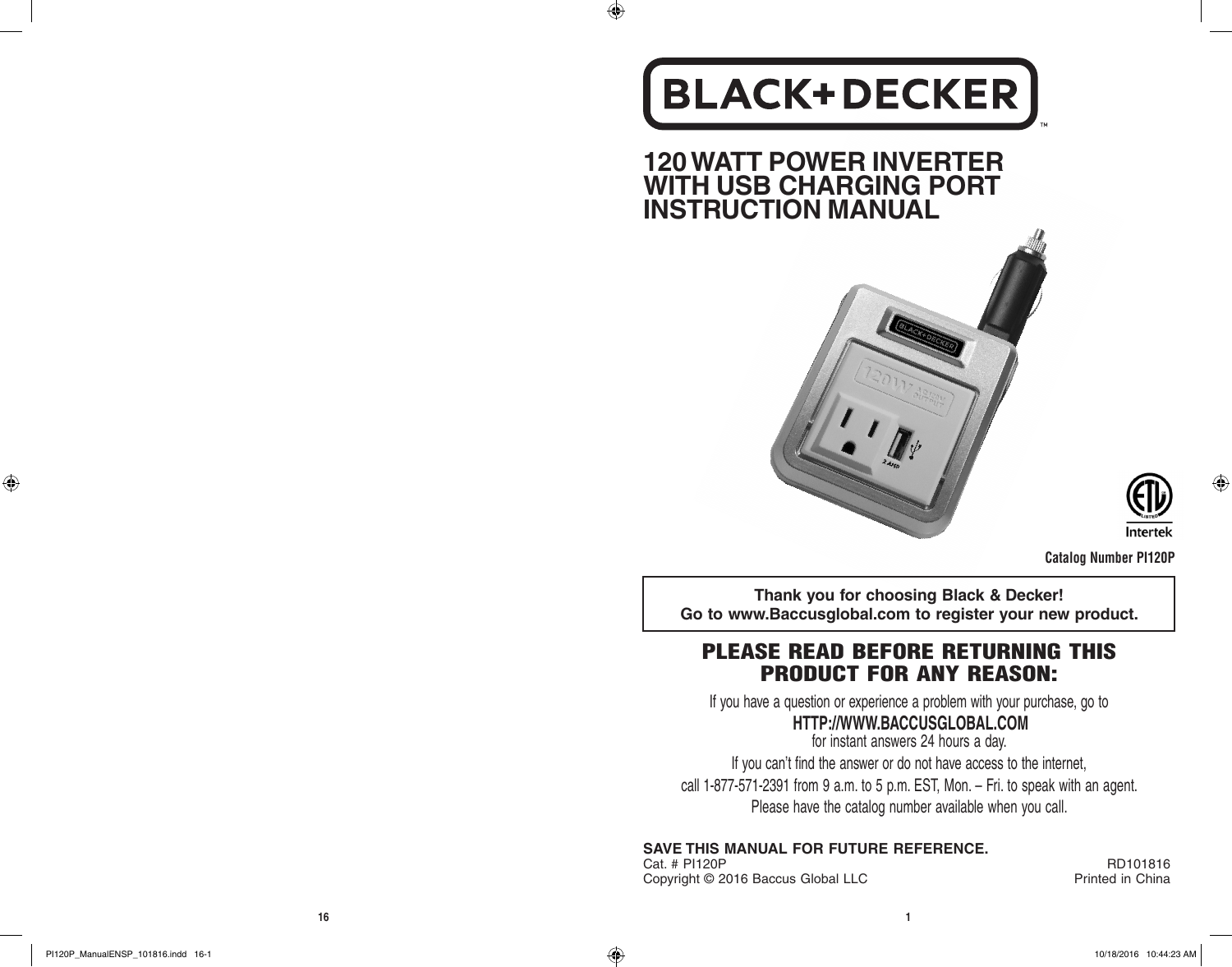# SAFETY GUIDELINES / DEFINITIONS

**DANGER:** Indicates an imminently hazardous situation which, if not avoided, will result in death or serious injury.

**WARNING:** Indicates a potentially hazardous situation which, if not avoided, could result in death or serious injury.

**CAUTION:** Indicates a potentially hazardous situation which, if not avoided, may result in minor or moderate injury.

**CAUTION:** Used without the safety alert symbol indicates potentially hazardous situation which, if not avoided, may result in property damage.

**RISK OF UNSAFE OPERATION.** When using tools or equipment, basic safety precautions should always be followed to reduce the risk of personal injury. Improper operation, maintenance or modification of tools or equipment could result in serious injury and property damage. There are certain applications for which tools and equipment are designed. Black & Decker strongly recommends that this product NOT be modified and/or used for any application other than for which it was designed. Read and understand all warnings and operating instructions before using any tool or equipment.

# IMPORTANT SAFETY INSTRUCTIONS

**WARNING:** This product or its power cord contains lead, a chemical known to the State of California to cause cancer and birth defect or other reproductive harm. Wash hands after handling.

# **READ ALL INSTRUCTIONS**

♠

**WARNING:** Read all instructions before operating product. Failure to follow all instructions listed below may result in electric shock, fire and/or serious injury.

# **GENERAL SAFETY WARNINGS AND INSTRUCTIONS**

- • **Avoid dangerous environments.** Don't use appliances in damp or wet locations. Don't use appliances in the rain.
- • **Store idle appliances indoors.** When not in use, appliances should be stored indoors in dry, and high or locked-up place – out of reach of children.
- **Disconnect appliances**. Disconnect the appliance from the power supply when not in use, before servicing, and when changing accessories such as blades and the like.
- • **Proper cooling is essential when operating the inverter.** Do not place the unit near the vehicle's heat vent or in direct sunlight.
- • **Use of accessories and attachments.** The use of any accessory or attachment not recommended for use with this appliance could be hazardous. Note: refer to the accessory section of this manual for further details.
- **Check damaged parts.** A part that is damaged should be properly repaired or replaced by manufacturer.
- **Extension cords.** Make sure your extension cord is in good condition. When using an extension cord, be sure to use one heavy enough to carry the current your product will draw. An undersized cord will cause a drop in line voltage resulting in loss of power and overheating. The following table shows the correct size to use depending on cord length and nameplate ampere rating. If in doubt, use the next heavier gauge. The smaller the gauge number, the heavier the cord.

| Volts       |                         | <b>Minimum Gauge for Cord Sets</b><br><b>Total Length of Cord in Feet (Meters)</b> |                                |                 |                  |
|-------------|-------------------------|------------------------------------------------------------------------------------|--------------------------------|-----------------|------------------|
| <b>120V</b> | $0 - 25$<br>$(0-7.6m)$  | 26-50<br>$(7.6 - 15.2m)$                                                           | $51 - 100$<br>$(15.2 - 30.4m)$ | 101-150         | $(30.4 - 45.7m)$ |
| 240V        | $0 - 50$<br>$(0-15.2m)$ | 51-100<br>$(15.2 - 30.4m)$                                                         | 101-200<br>$(30.4 - 60.9m)$    | 201-300         | $(60.9 - 91.4m)$ |
|             | <b>Ampere Rating</b>    |                                                                                    |                                |                 |                  |
| More        | Not more                |                                                                                    | <b>American Wire Gauge</b>     |                 |                  |
| Than        | Than                    |                                                                                    |                                |                 |                  |
| 0           | 6                       | 18                                                                                 | 16                             | 16              | 14               |
| 6 -         | 10                      | 18                                                                                 | 16                             | 14              | 12               |
| 10          | 12                      | 16                                                                                 | 16                             | 14              | 12               |
| 12.         | 16                      | 14                                                                                 | 12                             | Not Recommended |                  |

• **Outdoor use extension cords.** When an appliance plugged into this unit is used outdoors, use only extension cords intended for use outdoors and so marked. **Note that this inverter is not intended to be used outdoors.**

### **WARNING – TO REDUCE THE RISK OF ELECTRIC SHOCK:**

- • Do not make any electrical connections or disconnections in areas designated as **IGNITION PROTECTED.** This includes DC cigarette lighter type plug connection. This unit is NOT approved for ignition protected areas.
- **NEVER** immerse the unit in water or any other liquid, or use when wet.
- Do not insert foreign objects into the AC outlet or the USB outlet.

### **WARNING – TO REDUCE THE RISK OF FIRE:**

 $\bigcirc$ 

- Make sure that the 12 volt outlet is free of debris and the inverter fits tightly in the outlet.
- • Do not replace any vehicle fuse with one of a rating higher than recommended by the vehicle manufacturer. This product is rated to draw 9 amperes from a 12 volt vehicle accessory outlet. Ensure that the electrical system in your vehicle can supply this without causing the vehicle fuse to open. This can be determined by making sure the fuse in the vehicle that protects the outlet is rated higher than 9 amperes. Information about the vehicle fuse ratings are typically found in the vehicle operator's manual.
- If the vehicle fuse opens repeatedly, do not continue to replace it. Discontinue use of the vehicle accessory outlet and locate the source of the overload. NEVER patch the fuse with tin foil, wire, or the like, as this may cause serious damage elsewhere in the electrical circuit or cause a fire.
- Do not operate near flammable materials, fumes or gases.
- DO NOT expose to extreme heat or flames.

### **CAUTION – TO REDUCE THE RISK OF INJURY OR PROPERTY DAMAGE:**

- Remove appliance plug from outlet before working on the appliance.
- DO NOT attempt to connect or set up the unit or its components while operating your vehicle. Not paying attention to the road may result in a serious accident.
- Always use the inverter where there is adequate ventilation. Do not block ventilation slots.
- ALWAYS turn the inverter OFF by disconnecting it from the DC accessory outlet when not in use.
- Make sure the nominal powering voltage is 12 volts DC, center connection positive (+).
- Do not install in engine compartment install in a well ventilated area.
- • Do not use with positive ground electrical systems.\* Reverse polarity connection will result in a blown fuse and may cause permanent damage to the inverter and will void warranty. *\*The majority of modern automobiles, RVs and trucks are negative ground.*
- • Keep in mind that this inverter will not operate high wattage appliances or equipment that produces heat, such as coffee makers, hair dryers, microwave ovens and toasters.
- Do not open the inverter there are no user-serviceable parts inside.
- Do not use this inverter with medical devices. It is not tested for medical applications.
- Keep away from children. This is not a toy!
- Install and operate unit only as described in this Instruction Manual.
- Do not use this inverter on a watercraft. It is not qualified for marine applications.
- • Check unit periodically for wear and tear. Do not disassemble the unit; return it to the manufacturer when service or repair is required. Opening the unit may result in a risk of electric shock or fire, and will void warranty.
- • **Read And Understand This Instruction Manual Before Using This Unit.**

# SAVE THESE INSTRUCTIONS

**WARNING – TO REDUCE THE RISK OF INJURY OR PROPERTY DAMAGE:** Follow these instructions and those published by the manufacturer of any equipment you intend to use with this inverter. Review cautionary markings on these products.

# **INTRODUCTION**

Thank you for purchasing the *Black & Decker ® PI120P 120 Watt Power Inverter with USB Charging Port.* This inverter can be used to operate personal electronics such as: laptop computers, digital/video cameras, MP3 players, cell phones, tablets, and more. It can also be used to recharge 110/120 volt AC devices that have an appropriate recharging adapter with a standard North American two- or three-prong plug. Please read this Instruction Manual carefully before use to ensure optimum performance and to avoid damage to this product.

⊕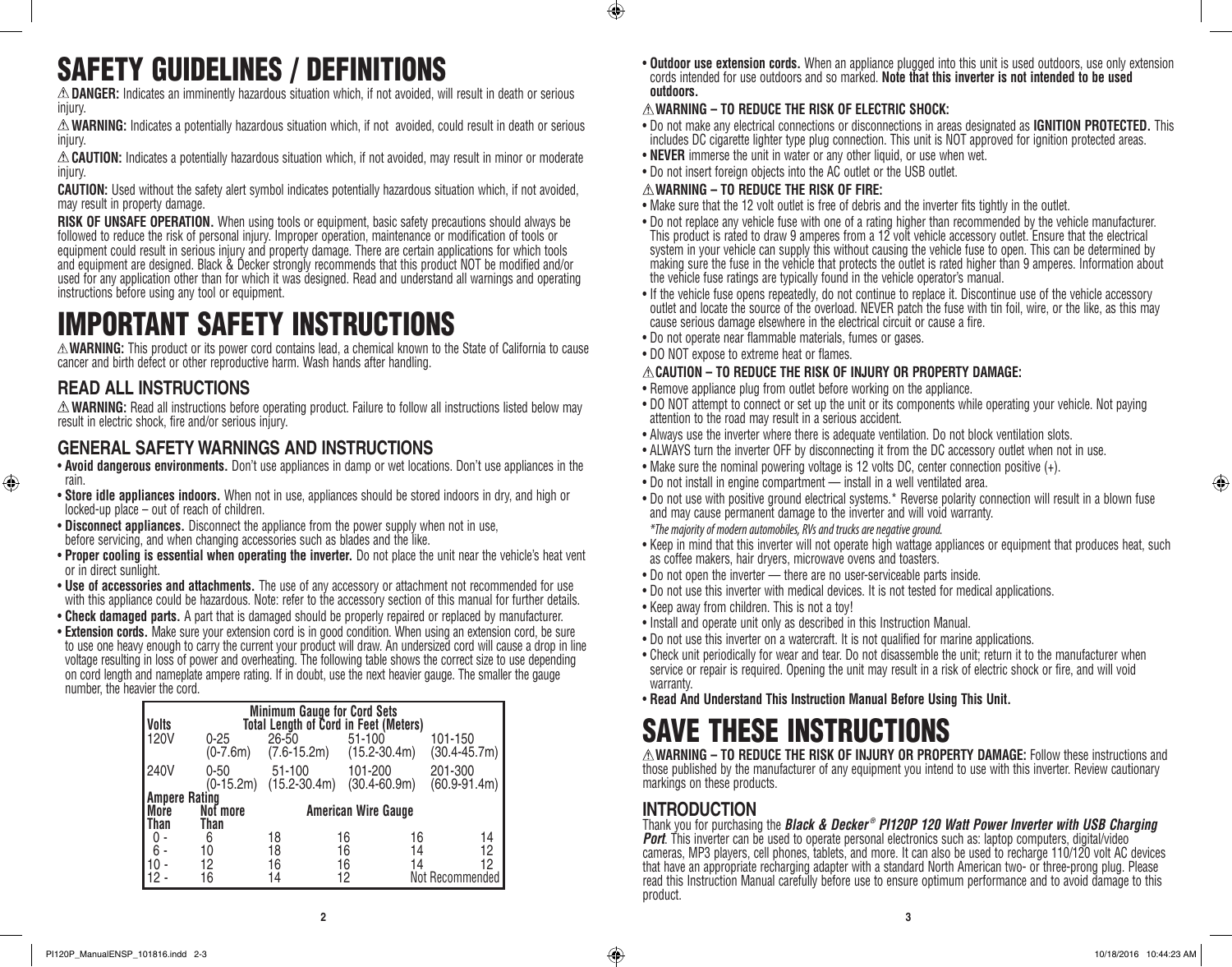### **Controls and Functions**



### **HOW THIS INVERTER WORKS**

This inverter is an electronic device that converts low voltage DC (direct current) electricity from a battery to 120 volts AC (alternating current) household power. It converts power in two stages. The first stage is a DC-to-DC conversion process that raises the low voltage DC at the inverter input to 145 volts DC. The second stage is a MOSFET bridge stage that converts the high voltage DC into 120 volts, 60 Hz AC.

### **Power Inverter Output Waveform**

The AC output waveform of this inverter is known as a modified sine wave. It is a stepped waveform that has characteristics similar to the sine wave shape of utility power. This type of waveform is suitable for most AC loads, including linear and switching power supplies used in electronic equipment, transformers, and small motors.

#### **CAUTION – RECHARGEABLE DEVICES**

- • Certain rechargeable devices are designed to be charged by plugging them directly into an AC receptacle. These devices may damage the inverter or the charging circuit.
- When using a rechargeable device, monitor its temperature for the initial ten minutes of use to determine if it produces excessive heat.
- If excessive heat is produced, this indicates the device should not be used with this inverter.
- This problem does not occur with most battery-operated equipment. Most of these devices use a separate charger or transformer that is plugged into an AC receptacle.
- The inverter is capable of running most chargers and transformers.

**CAUTION – INCOMPATIBLE PRODUCTS:** Certain products contain power supplies or circuits that are not compatible with an inverter using a modified sine wave output (such as this inverter) and may be damaged by using this inverter.

If your product requires pure sine wave AC input power to function properly, the instruction manual for your product could state this. If in doubt, you should contact your product manufacturer PRIOR TO USE.

Some products must be powered from a pure sine wave power source, such as standard household power, or a "pure sine wave" inverter in order to function properly.

Your product could be damaged by this inverter if it contains:

• Microwave ovens:

⊕

- Transformerless battery chargers
- Capacitive coupled power supplies
- If an incompatible product is used with this inverter:
- The product might not operate at all, with no indication of failure. The product fuse might open as a result of trying to use it with the inverter.
- The product might exhibit unusual operation (such as, intermittent operation, buzzing, and the like.)

*Note:* Some laptop computers may not operate with this inverter.

**WARNING: If the product does not operate normally, to reduce the risk of injury or property damage, turn the product off immediately and unplug it from the inverter**

## **PROTECTIVE FEATURES**

 $\bigcirc$ 

The inverter monitors the following conditions:

**Input Voltage Too Low:** This condition is not harmful to the inverter, but could damage the power source, so the inverter will automatically shut down when input voltage drops below  $10.5 \pm 0.5$  volts DC.

**Input Voltage Too High:** The inverter will automatically shut down when DC input voltage exceeds 16  $\pm$  0.5 volts, as this can harm the unit.

**Thermal Shutdown Protection:** The inverter will automatically shut down when the unit becomes overheated. **Overload/Short Circuit Protection:** The inverter will automatically shut down when an overload or short circuit occurs.

*Note:* The Power/Fault LED Indicator will light red to indicate a fault condition before automatic shutdown occurs.

# **RATED VERSUS ACTUAL CURRENT DRAW OF EQUIPMENT**

Most electrical tools, appliances, electronic devices and audio/visual equipment have labels that indicate the power consumption in amps or watts. Be sure that the power consumption of the item to be operated is below 120 watts for 30 minutes and 100 watts continuous or the unit may overheat and shut down. If the power consumption is rated in amps AC, simply multiply by the AC volts (120) to determine the wattage.

Resistive loads are the easiest for the inverter to run; however, it will not run larger resistive loads (such as electric stoves and heaters), which require far more wattage than the inverter can deliver. Inductive loads (such as TVs and stereos) require more current to operate than do resistive loads of the same wattage rating.

For safety reasons, the inverter will simply shut down if it is overloaded. To restart the unit, simply unplug all devices plugged into the inverter; disconnect the inverter from any 12 volt DC power source; then reconnect the inverter BEFORE plugging the appliance(s) back in.

## **OPERATING INSTRUCTIONS**

The bi-color power/fault LED indicator lights blue when the Inverter is properly connected to a functioning DC power source. The AC and USB outlets are ready to use. (If the bi-color power/fault LED indicator lights red, refer to the Troubleshooting Section of this Instruction Manual.)

To turn the unit off, disconnect it from the 12 volt DC power source.

*Note:* This inverter has a pivoting power plug that can be rotated forward and upward to maximum of 180 degrees to adjust the orientation. Do not attempt to forcibly rotate the power plug beyond its maximum angle.

#### **CAUTION – TO REDUCE THE RISK OF PROPERTY DAMAGE:**

- The Power Inverter must be connected only to batteries with a nominal output voltage of 12 volts. The unit will not operate from a 6 volt battery and will sustain permanent damage if connected to a 24 volt battery.
- • Always connect the inverter to the 12 volt DC power source **before** plugging any devices into the unit.
- The standard North American 120 volt AC and USB outlets allow simultaneous operation of multiple devices. *Ensure that the wattage of all equipment simultaneously plugged into the inverter does not exceed 120 watts for 30 minutes or 100 watts continuous.*

### **Operation of the 120 Volt AC Outlet and USB Charging Port**

- 1. Connect the unit to a vehicle's accessory outlet or other 12 volt DC power source. Make sure there is adequate space for proper ventilation of the inverter.
- 2. Rotate the unit slightly to make sure there is good contact.
- 3. The bi-color power/fault LED indicator will light blue, indicating a proper connection. If the bi-color power/ fault LED indicator lights red, a fault condition exists. Refer to the Troubleshooting Section of this Instruction Manual.
- 4. Plug the 110/120 volt AC appliance into the inverter's three-prong AC outlet and/or plug the USB-powered device into the inverter's USB charging port and operate normally.
- *Notes:* If the inverter does not work, make sure the ignition/accessory switch is actually powering the accessory outlet. Some vehicles require the ignition switch to be turned on.

The inverter will not operate appliances and equipment that generate heat, such as hair dryers, electric blankets, microwave ovens and toasters.

 This inverter's USB charging port does not support data communication. It only provides 5 volts/2,000 mA DC power to an external USB-powered device.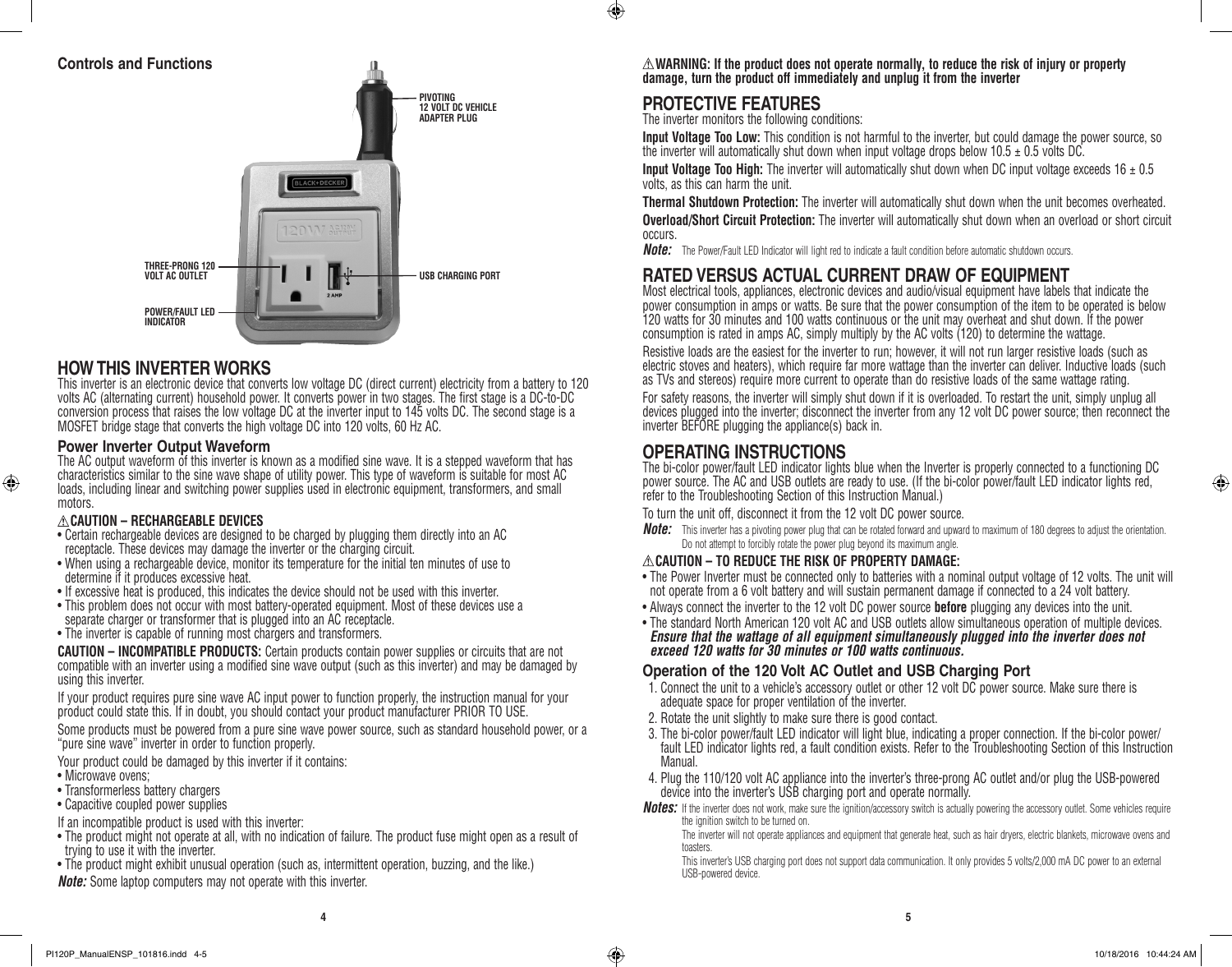Some USB-powered household electronics may not operate with this USB charging/power port. Check the manual of the corresponding electronic device to confirm that it can be used with this type of USB charging/power port. Remember to disconnect the unit from any power source when it is not in use.

### **OPERATING TIPS**

The inverter should only be operated in locations that are:

DRY — Do not allow water or other liquids to come into contact with the inverter.

COOL — Surrounding air temperature should ideally be 10-20°C (50-68°F). Keep the inverter away from direct sunlight, when possible.

WELL-VENTILATED — Keep the area surrounding the inverter clear to ensure free air circulation around the unit. Do not place items on or over the inverter during operation. The unit will shut down if the internal temperature gets too hot. The inverter will auto-reset after it cools down.

SAFE — Do not use the inverter near flammable materials or in any locations that may accumulate flammable fumes or gases. This is an electrical appliance that can briefly spark when electrical connections are made or broken.

# **CARE AND MAINTENANCE**

### **Storage**

⊕

1. Optimal storage temperature for this unit is between 0-40°C (32-104°F).

- 2. Store and use the inverter in a cool, dry place with adequate ventilation for all-around air circulation.
- 3. Avoid locations that are exposed to heating units, radiators, direct sunlight, or excessive humidity or dampness.

### **Fuse Replacement**

If the inverter is overloaded, and the blue LED is not lit, the internal 12 amp fuse may be blown. To replace the fuse: 1. Unscrew the flange of the plug (counterclockwise).

- 
- 2. Remove the end contact, flange and fuse.
- 3. Inspect the fuse to see if it is good or blown.
- 4. Replace with a new 12 amp fuse, if needed.

5. Carefully reassemble the fuse, end contact and flange. Do not overtighten the flange (clockwise).

# **TROUBLESHOOTING**

### **Common Audio/Visual Problems**

| l Problem                         | <b>Explanation/Recommendation</b>                                                                                                                                                                                                                                                                                                                                                                                                                                                                                                                                                                                                             |
|-----------------------------------|-----------------------------------------------------------------------------------------------------------------------------------------------------------------------------------------------------------------------------------------------------------------------------------------------------------------------------------------------------------------------------------------------------------------------------------------------------------------------------------------------------------------------------------------------------------------------------------------------------------------------------------------------|
| Buzzing sound in audio<br>systems | Some inexpensive stereo systems and boom boxes make a buzzing sound<br>when operated from the inverter, because the power supply in the electronic<br>device does not properly filter the modified sine wave produced by the inverter.<br>The only solution to this problem is to use a sound system that has a higher<br>quality power supply.                                                                                                                                                                                                                                                                                               |
| Television interference           | The inverter is shielded to minimize interference with TV signals. However, in<br>some instances, some interference may still be visible, especially when the TV<br>signal is weak. Try the following to improve the picture:<br>1. Move the Inverter as far away as possible from the TV set, the antenna,<br>and the antenna cables. Use a short AC extension cord, if necessary.<br>2. Adjust the orientation of the antenna cables, and the TV power cord to<br>minimize interference.<br>3. Make sure that the antenna feeding the TV provides an adequate (snow-<br>free) signal and that high quality, shielded antenna cable is used. |

### **Common Power Output Problems**

| Possible Cause                      | Recommendation                             |
|-------------------------------------|--------------------------------------------|
| Battery voltage below 10.5<br>volts | Recharge battery or check DC power supply. |

| <b>Possible Cause</b>                            | <b>Recommendation</b>                                                                                                                                                 |  |  |
|--------------------------------------------------|-----------------------------------------------------------------------------------------------------------------------------------------------------------------------|--|--|
| Equipment being operated<br>draws too much power | Reduce load to maximum 120 watts for 30 minutes or 100 watts continuous.                                                                                              |  |  |
| Inverter in thermal shutdown<br>condition        | Allow inverter to cool down. Ensure there is adequate ventilation around the<br>inverter.                                                                             |  |  |
| AC output is shorted                             | Unplug the AC appliance. Disconnect the unit from any 12 volt DC power<br>source. Check the appliance cord. Refer to the Service Information section that<br>follows. |  |  |

### **Red Fault LED Indicator Lights**

When the Power/Fault LED Indicator turns from blue (indicating the unit is powered) to red, a fault condition is present and the unit will automatically shut down. See the Protective Features Section of this Instruction Manual and Common Power Output Problems in the previous section.

### **ACCESSORIES**

 $\bigcirc$ 

Recommended accessories for use with this unit may be available from your local dealer. If you need assistance regarding accessories, please contact manufacturer at 1-877-571-2391.

 $\triangle$  **WARNING:** The use of any accessory not recommended for use with this appliance could be hazardous.

### **SERVICE INFORMATION**

Whether you need technical advice, repair, or genuine factory replacement parts, contact the manufacturer at 1-877-571-2391.

## **ONE-YEAR LIMITED WARRANTY**

The manufacturer warrants this product against defects in materials and workmanship for a period of ONE (1) YEAR from the date of retail purchase by the original end-user purchaser ("Warranty Period").

If there is a defect and a valid claim is received within the Warranty Period, the defective product can be replaced or repaired in the following ways: (1) Return the product to the manufacturer for repair or replacement at manufacturer's option. Proof of purchase may be required by manufacturer. (2) Return the product to the retailer where product was purchased for an exchange (provided that the store is a participating retailer). Returns to retailer should be made within the time period of the retailer's return policy for exchanges only (usually 30 to 90 days after the sale). Proof of purchase may be required. Please check with the retailer for their specific return policy regarding returns that are beyond the time set for exchanges.

This warranty does not apply to accessories, bulbs, fuses and batteries; defects resulting from normal wear and tear, accidents; damages sustained during shipping; alterations; unauthorized use or repair; neglect, misuse, abuse; and failure to follow instructions for care and maintenance for the product.

This warranty gives you, the original retail purchaser, specific legal rights and you may have other rights which vary from state to state or province to province. This product is not intended for commercial use.

Please complete the Product Registration Card and return within 30 days from purchase of the product to: **Baccus Global LLC, toll-free number: 1-877-571-2391.** 

## **SPECIFICATIONS**

| 13.8 volts DC, 9 amps                                         |
|---------------------------------------------------------------|
| 110-125 volts AC, 60Hz,                                       |
| 120 watts / 1A for 30 minutes and 100 watts / 0.9A continuous |
| <b>Modified Sine Wave</b>                                     |
| 5 volts DC, 2,000mA                                           |
| 12A/250V AC                                                   |
|                                                               |

Imported by Baccus Global, One City Centre, 1 North Federal Highway, Suite 200, Boca Raton, FL 33432 www.Baccusglobal.com 1-877-571-2391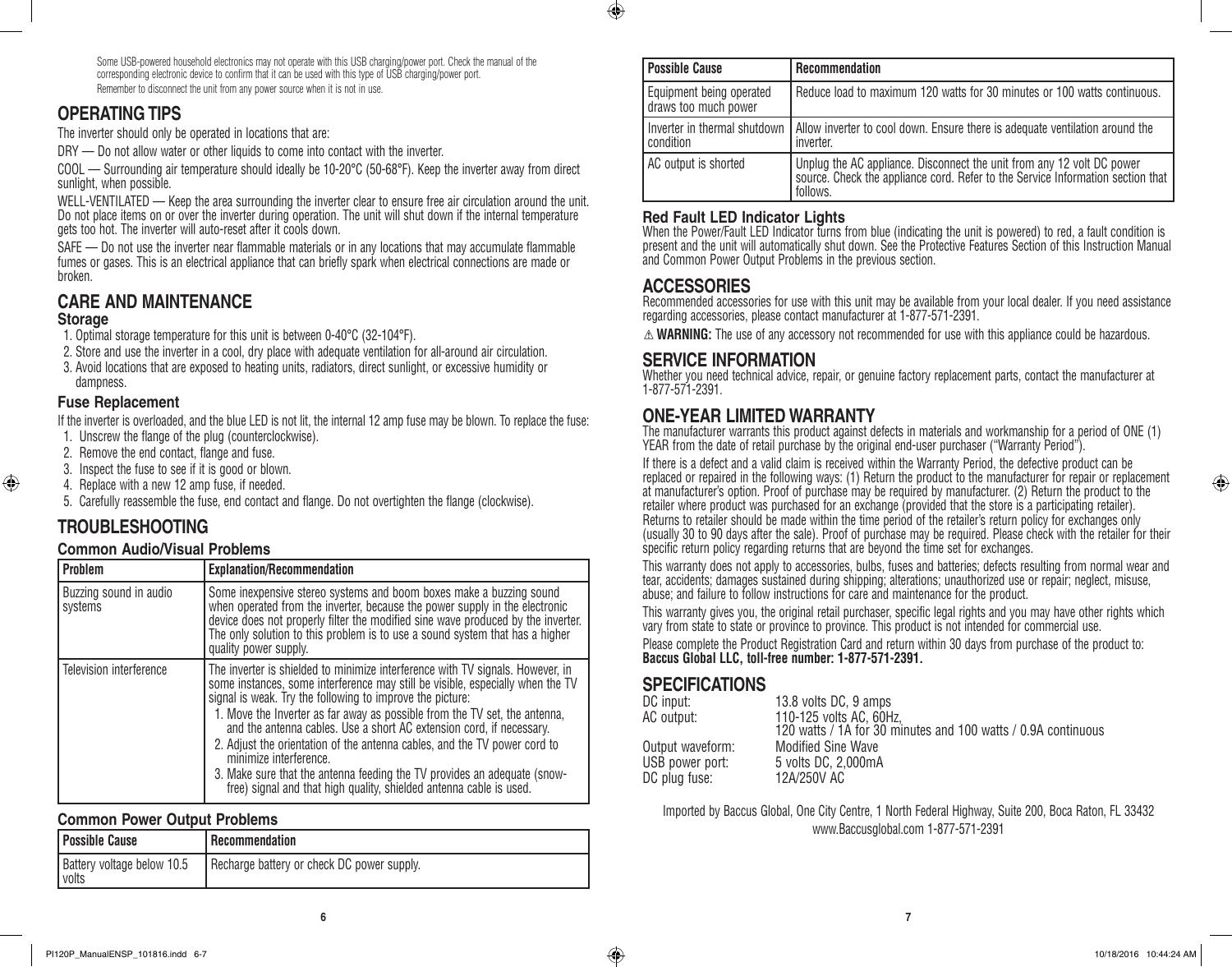# **BLACK+DECKER**

# **INVERSOR ELÉCTRICO DE 120 VATIOS CON PUERTO DE CARGA USB MANUAL DE INSTRUCCIONES**



Intertek

 $\bigcirc$ 

**Número de catálogo PI120P**

**¡Gracias por elegir Black & Decker! Visite www.Baccusglobal.com para registrar su nuevo producto.**

# LEA EL MANUAL ANTES DE DEVOLVER ESTE PRODUCTO POR CUALQUIER MOTIVO:

Si tiene una consulta o algún inconveniente con su producto, visite **HTTP://WWW.BACCUSGLOBAL.COM**

para obtener respuestas instantáneas las 24 horas del día.

Si no encuentra la respuesta o no tiene acceso al Internet, llame al 1-877-571-2391 de Lunes a Viernes de 9 a.m. a 5 p.m. hora del este para hablar con un agente. Cuando llame, tenga a mano el número de catálogo.

## **CONSERVE ESTE MANUAL PARA FUTURAS CONSULTAS.**

N<sup>º</sup> de Catálogo: PI120P RD101816 Derechos Reservados © 2016 Baccus Global Impreso en China

# NORMAS DE SEGURIDAD / DEFINICIONES

**PELIGRO:** Indica una situación de peligro inminente que, si no se evita, provocará la muerte o lesiones graves.

**ADVERTENCIA:** Indica una situación de peligro potencial que, si no se evita, podría provocar la muerte o lesiones graves.

**PRECAUCIÓN:** Indica una situación de peligro potencial que, si no se evita, puede provocar lesiones leves o moderadas.

**PRECAUCIÓN:** Utilizado sin el símbolo de alerta de seguridad indica una situación de peligro potencial que, si no se evita, puede provocar daños a la propiedad.

**RIESGO DE OPERACIÓN INSEGURA.** Cuando se utilizan herramientas o equipos, siempre se deben respetar las precauciones de seguridad para reducir el riesgo de lesiones personales. La operación, el mantenimiento o la modificación incorrectos de herramientas o equipos pueden provocar lesiones graves y daños a la propiedad. Las herramientas y los equipos están diseñados para usos determinados. Fabricante recomienda encarecidamente que NO se modifique este producto y que NO se utilice para ningún otro uso que aquél para el que fue diseñado. Lea y comprenda todas las instrucciones operativas y las advertencias antes de utilizar cualquier herramienta o equipo.

# INSTRUCCIONES IMPORTANTES DE SEGURIDAD

**ADVERTENCIA:** Este producto o su cable de alimentación contiene plomo, una sustancia química reconocida por el Estado de California como causante de cáncer, defectos de nacimiento u otros problemas reproductivos. Lávese las manos después de utilizarlo.

# **LEA TODAS LAS INSTRUCCIONES**

**ADVERTENCIA:** Lea todas las instrucciones antes de hacer funcionar el producto. El incumplimiento de todas las instrucciones enumeradas a continuación puede provocar una descarga eléctrica, un incendio o lesiones graves.

# **ADVERTENCIAS E INSTRUCCIONES DE SEGURIDAD GENERALES**

- • **Evite las condiciones ambientales peligrosas.** No utilice artefactos en zonas húmedas o mojadas. No utilice artefactos bajo la lluvia.
- • **Guarde los artefactos que no utilice bajo techo.** Cuando no los utilice, los artefactos deben guardarse en el interior en un lugar seco, alto o bajo llave, lejos del alcance de los niños.
- • **Desconecte los aparatos.** Desconecte el aparato de la fuente de energía cuando no lo utiliza, antes de realizar un mantenimiento y al cambiar accesorios como hojas y elementos semejantes.
- • **El enfriamiento correcto es fundamental al operar el inversor.** No coloque la unidad cerca de los orificios de ventilación del vehículo ni la exponga a la luz solar directa.
- • **Uso de suplementos y accesorios.** El uso de accesorios o dispositivos no recomendados para este aparato puede resultar peligroso. **Nota:** consulte la sección "accesorios" de este manual para obtener detalles adicionales.
- • **Revise si hay piezas dañadas.** Una pieza que está dañada debe ser reparada o remplazada correctamente por el fabricante.
- • **Cables de extensión.** Asegúrese de que el cable de extensión esté en buenas condiciones. Cuando utilice un cable de extensión, cerciórese de que tenga la capacidad para conducir la corriente que su producto exige. Un cable de menor capacidad provocará una disminución en el voltaje de la línea, lo cual producirá una pérdida de potencia y sobrecalentamiento. La siguiente tabla muestra la medida correcta que debe utilizar según la longitud del cable y la capacidad nominal en amperios indicada en la placa. En caso de duda, utilice el calibre inmediatamente superior. Cuanto menor es el número de calibre, más grueso es el cable.

**8 9**

♠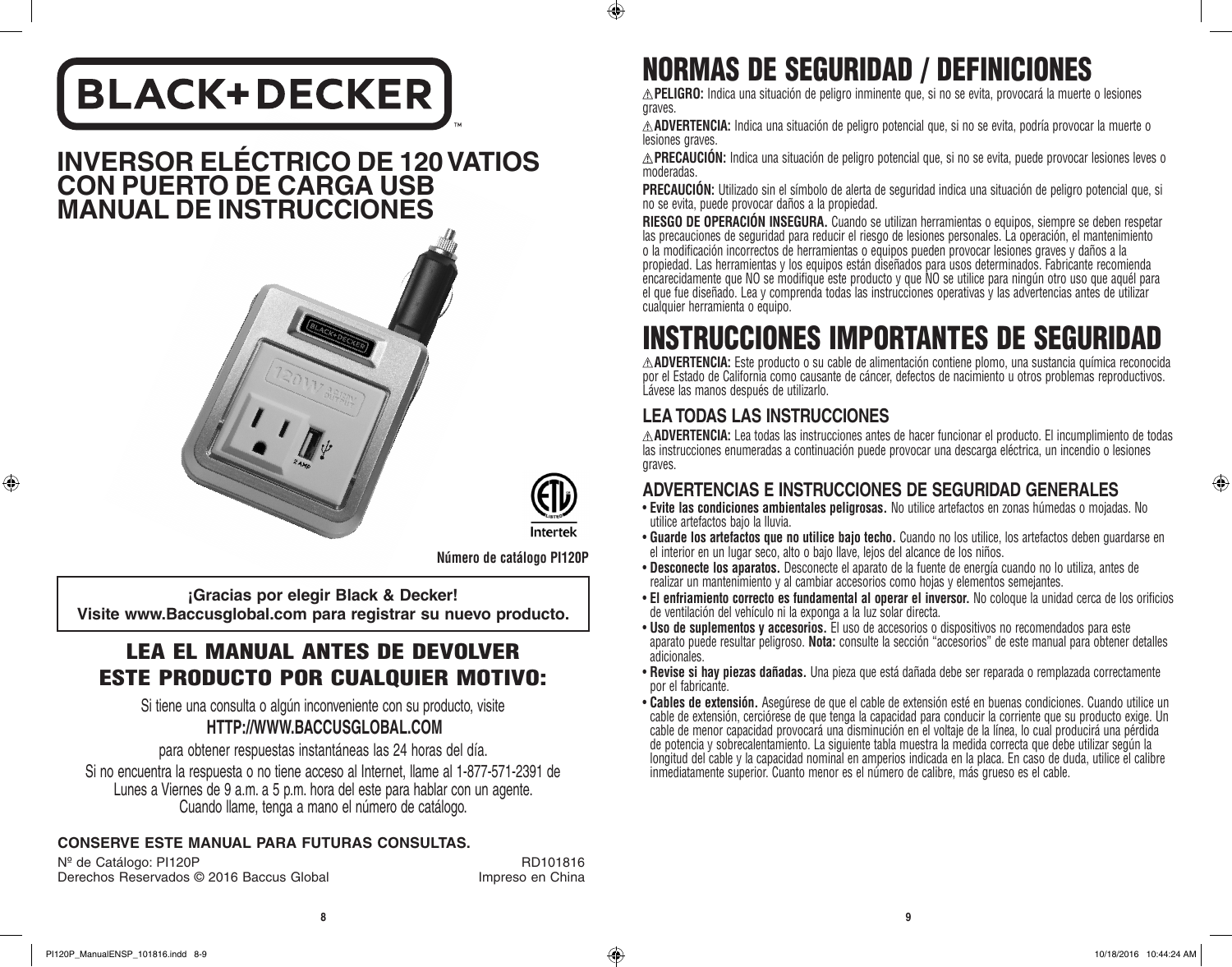| <b>Voltios</b> |                                                       |                            | Calibre mínimo para los juegos de cables<br>Longueur total del cable en pies (metros) |                             |    |
|----------------|-------------------------------------------------------|----------------------------|---------------------------------------------------------------------------------------|-----------------------------|----|
| <b>120V</b>    | $0 - 25$<br>$(0-7, 6m)$                               | 26-50<br>$(7,6-15,2m)$     | $51 - 100$<br>$(15, 2-30, 4m)$                                                        | 101-150<br>$(30, 4-45, 7m)$ |    |
| 240V           | $0 - 50$<br>$(0-15,2m)$                               | 51-100<br>$(15, 2-30, 4m)$ | 101-200<br>$(30, 4-60, 9m)$                                                           | 201-300<br>$(60, 9-91, 4m)$ |    |
|                |                                                       |                            |                                                                                       |                             |    |
|                | Capacidad nominal en amperios<br>Más Mo más Medida de |                            |                                                                                       |                             |    |
|                |                                                       |                            | Medida de conductor estadounidense (AWG)                                              |                             |    |
| que            | que                                                   |                            |                                                                                       |                             |    |
| 0              | 6                                                     | 18                         | 16                                                                                    | 16                          | 14 |
| $6 -$          | 10                                                    | 18                         | 16                                                                                    | 14                          | 12 |
| 10             | 12                                                    | 16                         | 16                                                                                    | 14                          | 12 |
| 12             | 16                                                    | 14                         | 12                                                                                    | No recomendado              |    |
|                |                                                       |                            |                                                                                       |                             |    |

• **El uso de cables de extensión al aire libre.** Cuando un artefacto conectado a esta unidad se usa al aire libre, utilice sólo cables de extensión diseñados para uso en exteriores y marcado. **Tenga en cuenta que este inversor no está diseñado a ser utilizado al aire libre.** 

#### **ADVERTENCIA – PARA REDUCIR EL RIESGO DE DESCARGA ELÉCTRICA:**

- • No haga ningunas conexiones o desconexiones eléctricas en las áreas señaladas como **IGNICIÓN PROTEGIDO**. Esto incluye el tipo conexión del alumbrador del cigarrillo de la CC del enchufe. Esta unidad no es aprobada para las áreas protegidas de la ignición.
- • NUNCA sumerja la unidad al agua ni en ningún otro líquido, ni la utilice cuando esté húmeda.
- • No introduzca objetos extraños en el tomacorriente de CA ni en el puerto USB.

#### **ADVERTENCIA – PARA REDUCIR EL RIESGO DE INCENDIO:**

- • Asegúrese de que el tomacorriente de 12 voltios está libre de escombros y el inversor se ajusta firmemente en la toma de corriente.
- • No reemplace cualquier fusible del vehículo con uno de una calificación superior a la recomendada por el fabricante del vehículo. Este producto se clasifica para extraer 9 amperios de un enchufe del accesorio del vehículo de 12 voltios. Asegúrese de que el sistema eléctrico en su vehículo pueda suministrar esto sin hacer
- el fusible del vehículo abrirse. Esto puede ser determinado cerciorándose de que el fusible en el vehículo que protege el enchufe se clasifica más arriba de 9 amperios. La información sobre los grados del fusible del vehículo se encuentra típicamente en el manual del operador del vehículo.
- • Si el fusible del vehículo se abre en varias ocasiones, no lo siga reemplazando. Deje de utilizar el accesorio de 12v en el vehículo y localice el origen de la sobrecarga. NUNCA remiende el fusible con la hoja de lata, alambre, o los similares, como esto puede causar daño grave a otra parte en el circuito eléctrico o causar un fuego.
- No opere cerca de materiales, vapores o gases inflamables.
- • NO lo exponga al calor extremo o a llamas.

⊕

#### **PRECAUCIÓN – PARA REDUCIR EL RIESGO DE LESIONES O DAÑO A LA PROPIEDAD:**

- • Desconecte el enchufe del tomacorriente antes de trabajar en el artefacto.
- • NO intente conectar o configurar la unidad o sus componentes mientras maneja su vehículo. El hecho de no prestar atención a la carretera puede tener como consecuencia un accidente grave.
- • Siempre utilice el inversor en lugares adecuadamente ventilados. No bloquee las ranuras de ventilación.
- • SIEMPRE APAGUE el inversor desenchufándolo del tomacorriente para accesorios de CC cuando no lo utilice.
- • Asegúrese de que el voltaje nominal de encendido sea CC de 12 voltios, conexión central positivo (+).
- • No lo instale en el compartimiento del motor. Instálelo en un área bien ventilada.
- • No lo utilice con sistemas eléctricos con positivo a tierra\*. La conexión de polaridad inversa hará que el fusible se queme y puede causar un daño permanente al inversor y anulará la garantía.
- *\*La mayoría de automóviles, vehículos recreativos y camiones modernos posee un negativo a tierra.*
- • Tenga en cuenta que este inversor no funcionará con aparatos de alta potencia o equipos en vatios que produzcan calor, como cafeteras, secadores de cabello, hornos de microondas y tostadores.
- • No abra el inversor: no hay piezas que el usuario pueda reparar en su interior.
- • No utilice este inversor con dispositivos médicos. No se ha comprobado su funcionamiento en aplicaciones médicas.
- Mantenga fuera del alcance de los niños. ¡Esto no es un juguete!
- Instale y opere la unidad solamente como se describe en este manual de instrucciones.
- • No utilice este inversor en embarcaciones. No está diseñado para uso marino.
- • Revise el desgaste de la unidad periódicamente. No desmonte la unidad; vuélvala al fabricante cuando se requiere servicio o reparación. Abrir la unidad podría provocar un riesgo de descarga eléctrica o incendio, y anulará la garantía.
- • **Lea Y Entienda Este Manual De Instrucción Antes De Usar Esta Unidad.**

# CONSERVE ESTAS INSTRUCCIONES

**ADVERTENCIA – PARA REDUCIR EL RIESGO DE LESIONES:** Siga estas instrucciones y las publicadas por el fabricante de la batería y de cualquier equipo que tenga la intención de utilizar con esta unidad. Revise las indicaciones de precauciones en estos productos y en el motor.

# **INTRODUCCIÓN**

 $\bigoplus$ 

Gracias por comprar el *inversor eléctrico de 120 vatios con puerto de carga USB PI120P de Black & Decker ® .* Este inversor puede utilizarse para operar productos electrónicos personales, como: computadoras portátiles, cámaras digitales o filmadoras, reproductores de MP3, teléfonos celulares, tabletas y más. También puede utilizarse para recargar dispositivos de CA de 110/120 voltios que tengan un adaptador de recarga apropiado con un enchufe de dos o tres clavijas estadounidense estándar. Lea este Manual de instrucciones detenidamente antes de utilizar la unidad para garantizar su óptimo rendimiento y evitar dañar el producto.

### **Controles y funciones**



# **FUNCIONAMIENTO DEL CONVERTIDOR**

El inversor es un dispositivo electrónico que convierte electricidad de CC (corriente continua) de bajo voltaje de una batería a energía para uso doméstico de CA (corriente alterna) de 120 voltios. El inversor de 100 vatios convierte la energía en dos etapas. La primera etapa consiste en un proceso de conversión de CC a CC que incrementa la CC de bajo voltaje en la entrada del inversor a CC de 145 voltios. La segunda etapa es una etapa puente MOSFET (transistor de efecto de campo semiconductor de óxido metálico) que convierte la CC de alto voltaje a CA de 120 voltios, 60 Hz.

#### **La forma de onda de salida del inversor eléctrico**

La forma de onda de la salida de CA de este inversor se conoce como una onda senoidal modificada. Es una forma de onda escalonada que posee características similares a la forma de onda senoidal de la electricidad. Este tipo de forma de onda es adecuado para la mayoría de las cargas de CA, incluidas las fuentes de energía por conmutación y lineales utilizadas en equipos electrónicos, transformadores y motores pequeños.

### **PRECAUCIÓN – ELECTRODOMÉSTICOS RECARGABLES**

• Algunos electrodomésticos recargables están diseñados para cargarse al ser enchufados directamente en un tomacorriente de CA. Estos electrodomésticos pueden dañar el inversor o el circuito que se está cargando.

♠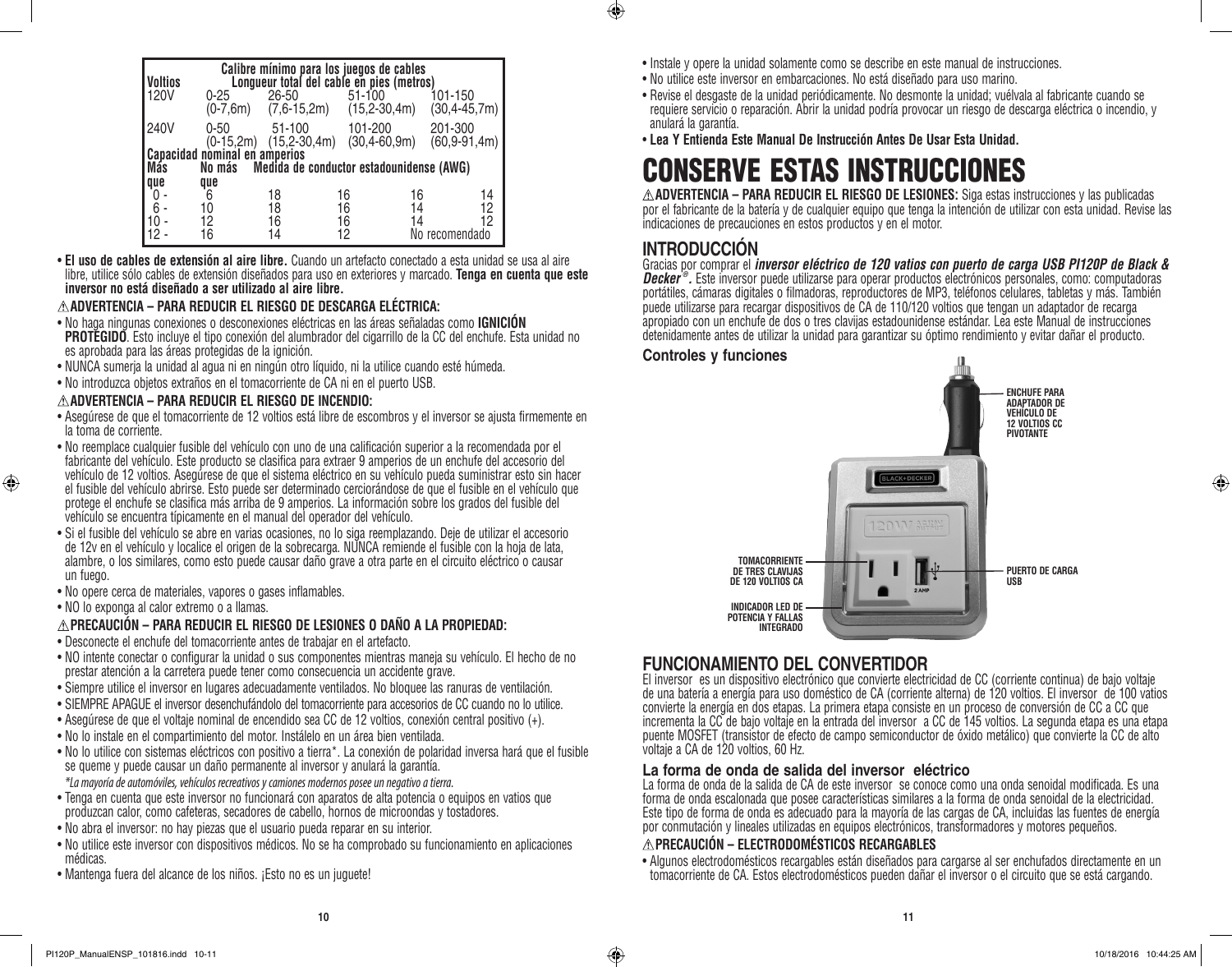- • Al utilizar un dispositivo recargable, supervise la temperatura durante los primeros 10 minutos de uso para determinar si genera calor en exceso.
- • Si produce calor en exceso, esto indica que el electrodoméstico no debe utilizarse con este inversor.
- • Este problema no se presenta con la mayoría de los equipos operados con batería. La mayoría de estos electrodomésticos utiliza un cargador o transformador por separado que está enchufado en un tomacorriente CA.
- El inversor puede funcionar con la mayoría de los cargadores y transformadores.

**PRECAUCIÓN – PRODUCTOS INCOMPATIBLES:** Ciertos productos contienen fuentes de energía o circuitos que no son compatibles con los inversores que utilizan una salida de onda senoidal modificada (como este inversor) y que pueden dañarse al utilizar con este inversor.

Si su producto requiere una alimentación de entrada de CA de onda senoidal pura para funcionar

correctamente, es posible que lo indique el manual de instrucciones de su producto. En caso de duda, debe comunicarse con el fabricante de su producto ANTES DE UTILIZARLO.

Algunos productos deben alimentarse con una fuente de energía de onda senoidal pura, como la energía estándar de uso doméstico o un inversor de "onda senoidal pura" para poder funcionar correctamente.

Este inversor puede dañar su producto si éste contiene:

- • Fuentes de alimentación controladas por microprocesador
- • Cargadores de baterías sin transformador

⊕

• Fuentes de energía con acoplamiento capacitivo

Si se utiliza un producto incompatible con este inversor:

- • Es posible que el producto no funcione en absoluto, sin indicios de falla. Es posible que el fusible del producto se haya o quemado al intentar utilizarlo con el inversor.
- • El producto presenta un funcionamiento anormal (como operación intermitente, zumbido y similares).

*Nota:* Algunos computadoras portátiles pueden no funcionar con este inversor.

**ADVERTENCIA: Si el producto no funciona normalmente, para reducir el riesgo de lesiones y daños a la propiedad, apague el producto de inmediato y desenchúfelo del inversor.**

### **Cargas inductivas; es decir, herramientas eléctricas**

*Nota:* Algunos motores utilizados en herramientas eléctricas, refrigeradores y bombas requieren una corriente de oleada muy alta para arrancar. Este inversor puede manejar una corriente de oleada el doble de su capacidad nominal, pero algunos motores requieren una mayor cantidad al arrancar. El inversor no se dañará si intenta arrancar un producto con esta característica sino que simplemente se apagará en caso de sobrecarga.

Por razones de seguridad, la unidad simplemente se apagará si se sobrecarga. Para volver a arrancar la unidad, simplemente desenchufe todos los dispositivos conectados a la unidad, desconéctela de toda fuente de energía de CC de 12 voltios y luego vuelva a conectarla antes de enchufar nuevamente el artefacto en ella.

# **CARACTERÍSTICAS DE PROTECCIÓN**

El inversor supervisa las siguientes condiciones:

**Bajo voltaje de la batería:** este estado no es perjudicial para el inversor, pero puede dañar la fuente de energía, de modo que el inversor se apagará automáticamente cuando el voltaje de entrada disminuya a una CD de 10,5 ± 0,5 voltios. Al corregir esta condición, la unidad se reiniciará automáticamente.

**Protección contra voltaje en exceso:** el inversor se apagará automáticamente cuando el voltaje de entrada sea mayor a una CD de 15,5  $\pm$  0,5 voltios.

**Protección de apagado térmico:** El inversor se apagará automáticamente cuando la unidad se sobrecaliente.

**Protección contra cortocircuitos:** el inversor se apagará automáticamente en presencia de un cortocircuito. El inversor se reiniciará automáticamente después de quitar el cortocircuito.

*Nota:* El indicador LED de potencia y fallas se ilumina rojo para indicar una condición de falla antes de que ocurra el apagado automático.

# **CONSUMO DE CORRIENTE REAL VERSUS CALIFICADO DEL EQUIPO**

La mayoría de las herramientas eléctricas, los aparatos, los dispositivos electrónicos y los equipos visuales/de audio poseen etiquetas que indican el consumo de energía en amperios o vatios. Asegúrese de que el consumo de energía del artículo que desee operar sea menor a 120 vatios durante 30 minutos o 100 vatios continuos. Si el consumo de energía se clasifica en CA de amperios, simplemente multiplique por los voltios de CA (120) para determinar la vatiaje.

El inversor puede transportar las cargas resistivas con más facilidad, no obstante, no aceptará cargas resistivas más grandes (como estufas y calentadores eléctricos) que requieran mucha más potencia en vatios de la que

el inversor puede suministrar. Las cargas inductivas (como televisores y estéreos) requieren más corriente para funcionar que las cargas resistivas de la misma clasificación de potencia en vatios.

Por razones de seguridad, el inversor se apagara simplemente si se sobrecarga. Para recomenzar la unidad, simplemente desenchufe todos los dispositivos conectados al inversor; desconecte el inversor de cualquier fuente de la CC de 12 voltios; entonces vuelva a conectar el inversor ANTES de de enchufar los aparatos detrás adentro.

# **INSTRUCCIONES DE OPERACIÓN**

 $\bigcirc$ 

Una vez adecuadamente conectado a una fuente de energía de CC de 12 voltios, el indicador LED bicolor de potencia y fallas enciende una luz azul que indica que el inversor está funcionando correctamente. Si el indicador LED bicolor de potencia y fallas enciende una luz roja, esto indica que existe una falla. Consulte la sección "Detección de problemas" de este Manual de instrucciones.

### **PRECAUCIÓN – PARA REDUCIR EL RIESGO DE LESIONES O DAÑO A LA PROPIEDAD:**

- • El inversor debe estar conectado solamente a baterías con un voltaje de salida nominal de 12 voltios. La unidad no funcionará si se coloca una batería de 6 voltios y ocasionará un daño permanente si se conecta a una batería de 24 voltios.
- • Siempre conecte el inversor a la fuente de energía de cc de 12 voltios **antes** de conectar cualquier dispositivo al inversor .
- Los tomacorrientes estadounidenses estándar de CA de 120 voltios y los puertos USB permiten al usuario operar varios dispositivos simultáneamente. Simplemente enchufe el equipo en la unidad y<br>opere normalmente. Asegúrese de que la potencia en vatios de todos los equipos enchufados opere normalmente. *Asegúrese de que la potencia en vatios de todos los equipos enchufados simultáneamente al inversor no supere los 120 vatios durante 30 minutos o 100 vatios continuos.*
- *Nota:* Este inversor tiene un enchufe giratorio que puede girar hacia adelante y hacia arriba, hasta un máximo de 180 grados para ajustar su orientación. No trate de girar o forzar el adaptador fuera de su ángulo máximo

### **Funcionamiento del tomacorriente de CA de 120 voltios y puerto de carga del USB**

- 1. Conecte la unidad a una fuente de la potencia de cc de 12 voltios.
- 2. Rote la unidad levemente para cerciorarse de que hay buen contacto.
- 3. El indicador LED bicolor de potencia y fallas azul claro, indicando una conexión apropiada. Si el indicador LED bicolor de potencia y fallas enciende para arriba rojo, una condición de avería. Refiera a la sección de localización de averías de este manual de instrucción.
- 4. Conecte el (110/120 voltios AC) electrodoméstico al tomacorriente de tres clavijas del inverso y/o conecte el dispositivo USB-accionado del puerto de carga USB del inversor y funcione normalmente.
- *Notas:* Si el inversor no funciona, cerciórese de que la ignición/el interruptor accesorio esté accionando realmente el enchufe accesorio. Algunos vehículos requieren el interruptor de ignición ser girados.

El inversor no servirá para aparatos y equipos que generen calor, como secadores de cabello, mantas térmicas, hornos de microondas y tostadores.

El puerto de carga USB del inversor no admite comunicación de datos. Sólo proporciona energía de CC de 5 voltios/2,000 mA a un dispositivo eléctrico USB externo.

Algunos productos electrónicos domésticos alimentados por USB no funcionen con esta puerto USB de carga / potencia. Compruebe el manual del dispositivo electrónico correspondiente para confirmar que se puede utilizar con este tipo de puerto USB de carga / potencia.

Recuerde desconectar la unidad de cualquier fuente de energía cuando no es adentro uso.

# **SUGERENCIAS DE OPERACIÓN**

El inversor sólo debe operarse en lugares:

SECOS: No permita que el agua u otros líquidos entren en contacto con el inversor.

FRESCOS: La temperatura ambiental debe estar entre 10 y 20 °C (50 y 68 °F). Mantenga el inversor lejos de la luz solar directa siempre que sea posible.

BIEN VENTILADOS: Mantenga el área que rodea el inversor limpia para garantizar la libre circulación de aire alrededor de la unidad. No coloque artículos en o sobre el inversor durante su funcionamiento.

La unidad se apagará si la temperatura interna se eleva demasiado. El inversor se reiniciará automáticamente después de enfriarse.

SEGURIDAD: No utilice el inversor cerca de materiales inflamables o en lugares donde se puedan acumular vapores o gases inflamables. Éste es un aparato eléctrico que puede generar chispas durante breves períodos si se establecen conexiones eléctricas o al desconectar.